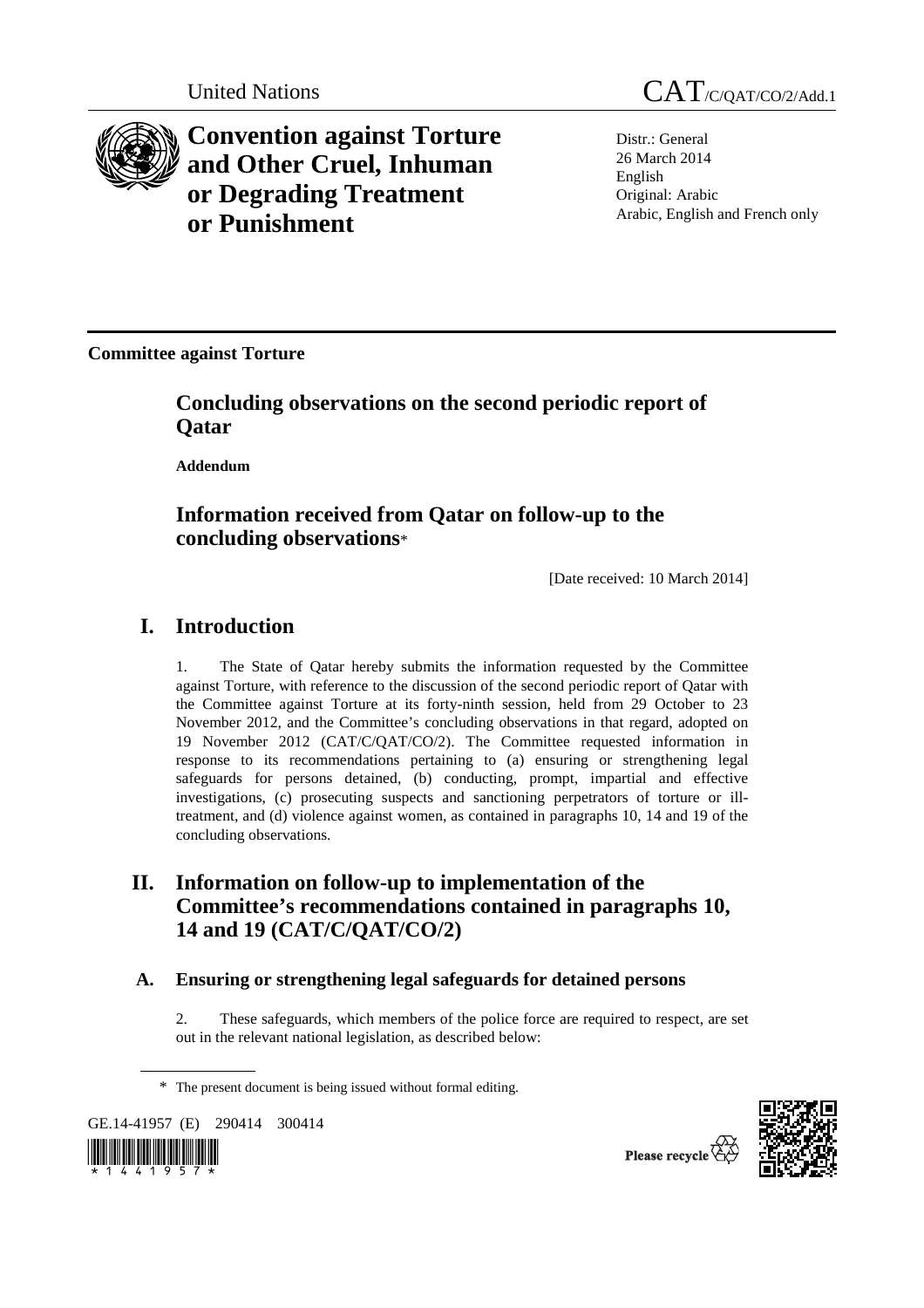#### **Registration of detention (pretrial detention) by the competent authority**

3. The law entrusts the investigating authority with the registration of detention in a competent, independent and discreet manner. The investigating authority in Qatar is the Office of the Public Prosecutor, in accordance with article 1 of Act No. 10 of 2002.

#### **Identification of cases in which detention is not permitted (pretrial detention)**

4. The legislature has identified cases in which detention as an interim precautionary measure is not permitted, with a view to preventing the cases in which the investigating authority may intervene from expanding. These cases are dealt with under article 110 of the Code of Criminal Procedure, which provides that: "If it appears, after the defendant has been questioned or in the event that he absconds, that there is sufficient evidence of his involvement in a serious or a lesser offence punishable by a minimum of 6 months' imprisonment, a member of the Office of the Public Prosecutor may issue an order for the defendant to be held in pretrial detention."

#### **Determination of the duration of detention**

5. The need to place a person in pretrial detention should be assessed in terms of the duration of the detention, given that this is a measure that constitutes a restriction of liberty. In other words, if the need no longer obtains then the detention must be brought to an end.

6. On this basis, article 117 of the Code of Criminal Procedure provides that: "A defendant may be placed in pretrial detention after questioning on the basis of a remand order issued by the Office of the Public Prosecutor, for a period of four days, renewable for a similar period."

7. The pretrial detention period may be extended by eight further days in respect of offences that would be prejudicial to the national economy, as specified in articles 140–147 and 148–158 of the Criminal Code.

8. If required in the interest of the investigation, a defendant may be held in pretrial detention after the period indicated above expires. In such cases, the Office of the Public Prosecutor is required to refer the matter to the Court of First Instance, which may extend the detention period for up to 30 days, renewable for a similar period or periods, or release the defendant, with or without bail.

9. In all cases, a defendant may not be held in pretrial detention for longer than 6 months unless he has been referred to the Criminal Court prior to the end of this period. If criminal charges have been brought against him, he may not be held in pretrial detention for longer than 6 months unless a prior order is obtained from the competent criminal court extending the detention for a maximum period of 45 days, renewable for a similar period or periods. In the absence of such an order, the defendant must be released.

10. The pretrial detention period must not exceed half of the maximum penalty established for the offence in respect of which the defendant has been placed in pretrial detention. A defendant who has been held in pretrial detention has the right to contact his lawyer and to notify him of the charges against him.

#### **Right of a defendant placed in pretrial detention to contact his lawyer and inform him of the charges against him**

11. Article 113 of the Code of Criminal Procedure provides as follows: "Any person who has been arrested or placed in pretrial detention shall be informed of the reasons for his arrest or detention and of the charges against him and shall have the right to contact a person of his choosing and to seek assistance from a lawyer."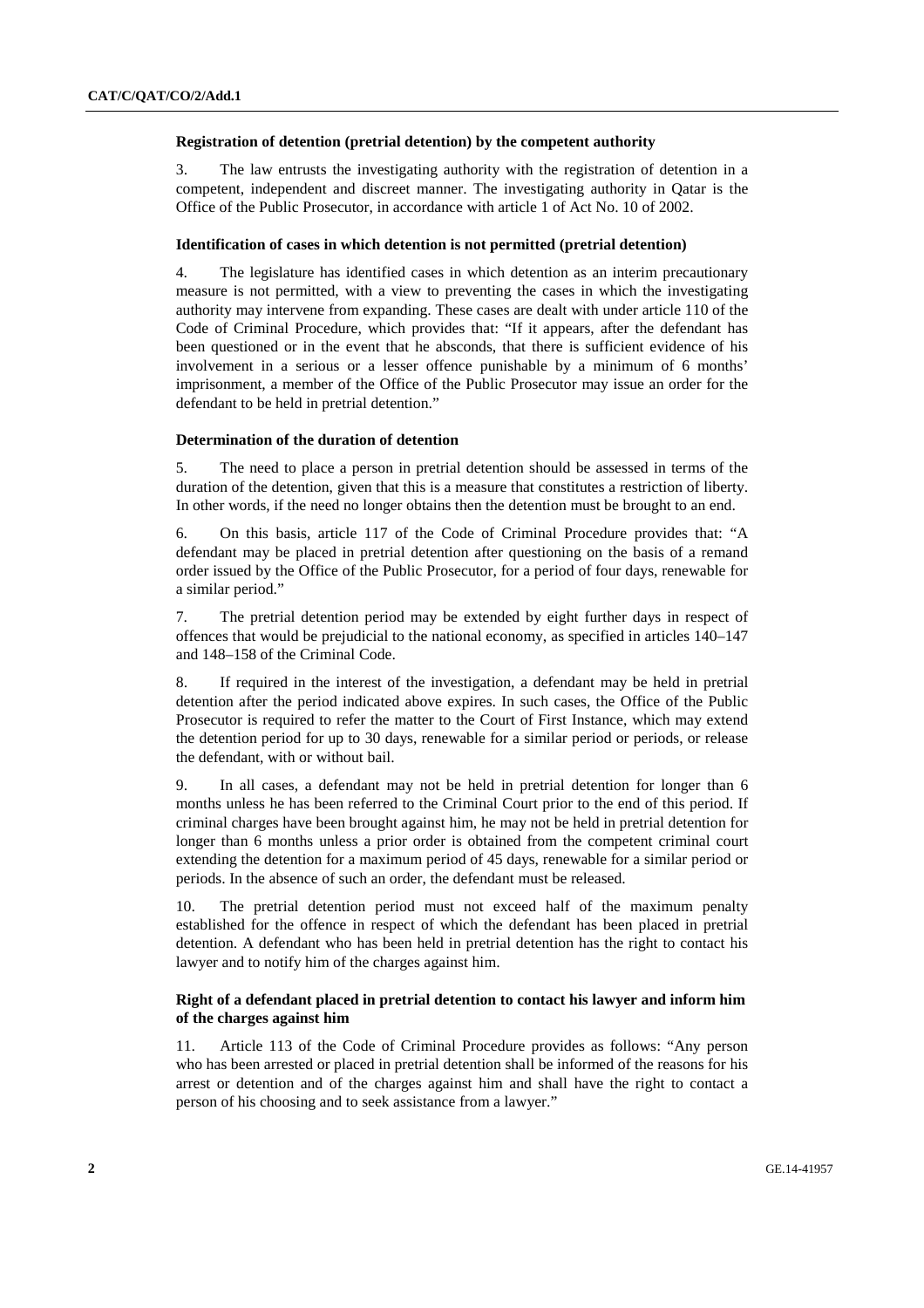#### **Right of a defendant to appeal against a pretrial detention order**

12. Under article 157 of the Code of Criminal Procedure, a defendant or his representative may appeal an order to place the defendant in pretrial detention.

#### **Right of a defendant in pretrial detention to request a temporary release, with or without bail**

13. Article 119 of the Code of Criminal Procedure provides that: "The Office of the Public Prosecutor may order the provisional release of a defendant who has been placed in pretrial detention either of its own accord or at the request of the defendant." This provision ensures that personal freedom is protected from continued restriction and enables defendants to prepare their defence as fully as possible.

#### **Right of a detainee to the prompt referral of investigation documents and a decision**

14. Article 43 of the Code of Criminal Procedure provides that: "A law enforcement officer shall hear the statement of the defendant upon his arrest. If there is sufficient evidence to bring charges against him, he shall be brought within 24 hours to the competent public prosecution office, which shall question him within 24 hours of the time that he is brought before it and shall then order his release or place him in pretrial detention."

#### **Judicial oversight of conditions in detention and access to grievance procedures**

15. Article 395 of the Code of Criminal Procedure provides that: "Members of the Office of the Public Prosecutor shall have the right to enter places of detention situated within the area of their jurisdiction in order to ascertain that no one is being detained illegally. They may inspect and copy arrest and detention warrants and may contact any prisoner to hear any complaint that he may wish to express, and shall be given every assistance in obtaining the information that they require."

#### **Prompt, transparent and effective investigations**

16. Article 36 of the Constitution provides that: "Personal freedom shall be guaranteed. No person may be arrested, detained or searched nor may his freedom of residence and movement be restricted except in accordance with the law."

17. Article 37 of the Constitution provides that: "Privacy is inviolable. No one shall be subjected to any intrusion in his personal or family affairs, his home or correspondence or any other intrusion that would damage his honour or reputation except in accordance with the law and the procedures established by law."

18. Articles 40 and 113 of the Code of Criminal Procedure guarantee the right of persons under arrest to contact a lawyer from the moment of their arrest, while article 65 guarantees the defendant's lawyer the right to attend all investigation procedures. It provides that: "The defendant, his lawyer, the victim and the plaintiff in a civil rights case may attend all investigation procedures and a member of the Office of the Public Prosecutor shall inform them of the date and place where the investigation procedures will commence. A member of the Office of the Public Prosecutor shall conduct the investigation in their absence when he considers that to be necessary or in case of urgent need in order to ascertain the truth. As soon as such need or urgency has ended, he shall allow them to review the investigation."

19. Article 101 provides that: "Except in cases of flagrante delicto and of urgent need arising from the fear of losing evidence, no member of the Office of the Public Prosecutor may question an accused person or have him confront other accused persons or witnesses unless that person's lawyer has been invited to attend, if a lawyer has been appointed."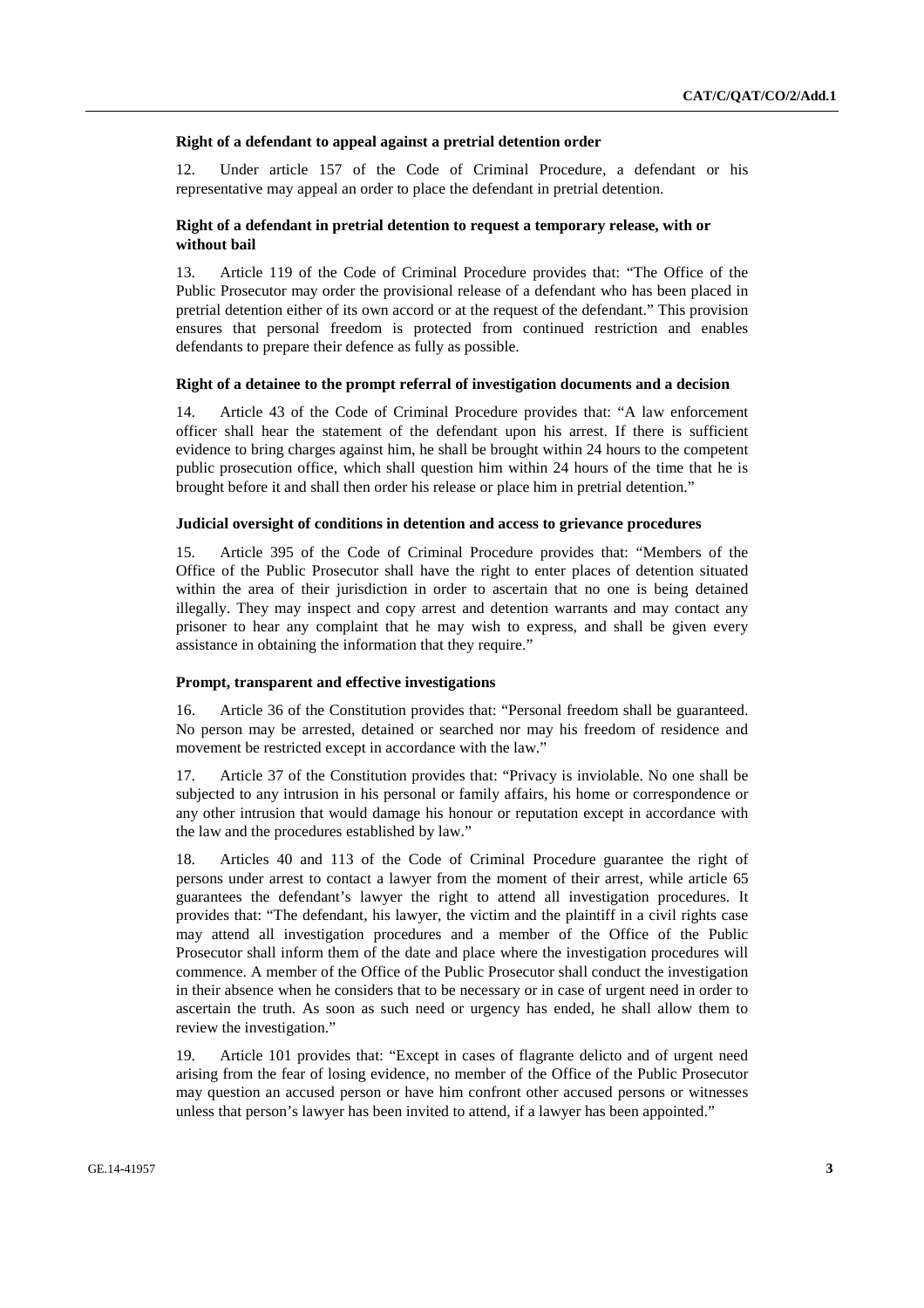20. Article 72 provides that: "The investigation shall be conducted in Arabic. A member of the Office of the Public Prosecutor shall hear the statements of parties or witnesses who do not speak Arabic through an interpreter, who shall take an oath that he will perform his duties honestly and faithfully. In cases where documents or papers are submitted in a language other than Arabic, a member of the Office of the Public Prosecutor shall designate a translator under oath as specified in the previous paragraph."

21. Article 43 provides that: "A law enforcement officer shall hear the statement of the defendant upon his arrest. If there is sufficient evidence to bring charges against him, he shall be brought within 24 hours to the competent public prosecution office, which shall question him within 24 hours of the time that he is brought before it and shall then order his release or remand him in custody."

22. Moreover, article 100 of the Code provides that: "When the defendant appears before the investigating authorities for the first time, a member of the Office of the Public Prosecutor shall inform him that the Office of the Public Prosecutor is undertaking the investigation and shall verify his identity, register his personal data, inform him of the charges against him and record any statements that he might make in that respect."

23. With regard to the right of an arrested person to contact his relatives, articles 40 and 113 of the Code of Criminal Procedure guarantee arrested persons the right to contact their family members.

24. Moreover, the Prisons Act No. 3 of 1995 ensures the right of prisoners to communicate with their families and friends and to receive visitors.

25. Under the current procedures in Qatar, an arrested person may not choose a treating physician should it be necessary to refer him to a physician. In such a case, the patient is transferred by the authorities to a public hospital, where the duty doctor performs the required examinations in accordance with his assessment of the patient's condition. The patient has the right to object to the treating physician and request treatment by another physician, although he may not name a specific physician.

## **C. Prosecution of persons suspected of having committed acts of torture or ill-treatment and punishment of perpetrators**

26. Article 159 of the Criminal Code provides that: "Any public servant who uses or orders the use of torture, force or threats against an accused person, a witness or an expert for the purpose of obtaining a confession to an offence, coercing the person into making a statement or providing information about an offence or covering up an offence shall be liable to a penalty of up to 5 years' imprisonment. If, as the result of an act committed by a public official, the victim sustains an injury which causes permanent disability, the perpetrator shall be liable to a penalty of up to 10 years' imprisonment. If the victim dies as a result of the act, the perpetrator faces a penalty of death or life imprisonment."

27. The law ensures that victims can report all offences, including torture, by filing a complaint with the police station in the district where the incident occurred or in the victim's home district. Law enforcement officers are required by law to receive the reports and complaints submitted to them and transmit them to the Office of the Public Prosecutor in accordance with article 31 of the Code of Criminal Procedure (Act No. 23 of 2004). Moreover, the law ensures that victims can file communications directly with the Office of the Public Prosecutor and that the latter will investigate them and deal with them in accordance with the outcome of the investigations.

28. With regard to violations of the provisions of the Code as they relate to legal safeguards for detainees, the abuse of power and authority by members of the police force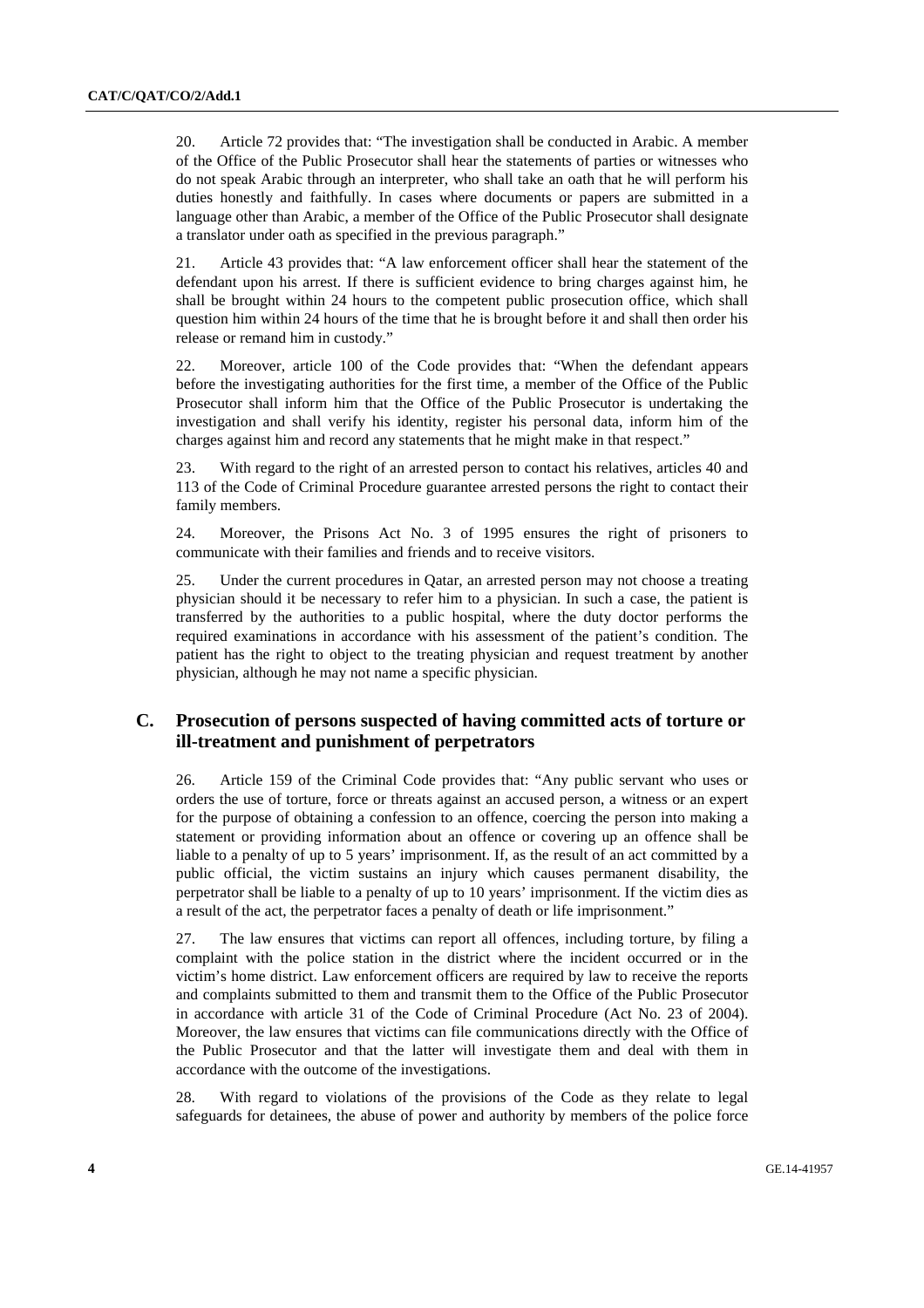in places of detention (pretrial detention) in the Ministry of the Interior departments concerned is prohibited under article 72, paragraph 16 of the Military Service Code (Act No. 31 of 2006). Members of the police force who perpetrate such abuse are liable and face disciplinary action without prejudice to criminal and civil proceedings, as appropriate, in accordance with article 73.

- 29. In that legal framework:
	- One resident made a complaint to the Office of the Public Prosecutor on 17 March 2009, in which she accused a warrant officer and a lance corporal in the Search and Follow-Up Department of using force. The Office of the Public Prosecutor launched an investigation the same day, registered the complaint and referred the case to court. The defendants were given a suspended sentence of 2 months' imprisonment with 500 riyals surety. The defendants appealed the decision; the Court of Appeal allowed the appeal in form and substance and rejected it, supporting the decision against which the defendants had appealed;
	- Two Qatari citizens submitted a complaint to the Office of the Public Prosecutor on 13 January 2013 in which they accused officials in the Narcotics Department of searching their home unlawfully and of arresting them without a warrant from the Office of the Public Prosecutor. The Office of the Public Prosecutor launched investigation procedures and registered the complaint with the Capital Security Department on the day on which the complaint was submitted. During the course of the investigation, it emerged that the allegations contained in the communication were groundless. The Office of the Public Prosecutor had issued an arrest and search warrant for the complainants prior to their arrest. Moreover, both complainants had previously been charged in a similar case and sentenced to imprisonment. During the arrest in respect of which they submitted a complaint, they had made threats, on the basis of which they submitted their complaint. The Office of the Public Prosecutor ultimately filed the complaint;
	- A case was registered in the court records for 2012 under the title "Use of cruelty", in which the prosecution brought the defendant before the court for the use of cruelty in his capacity as a public servant against the victim during the course of his work. After some research and investigation, the defendant was acquitted.

### **D. Violence against women**

30. Since its inception, the Qatar Foundation for the Protection of Women and Children has monitored cases of abuse and violence against children and women. The Foundation registers and records data on such cases in its database, taking the confidentiality of such information into account, and uses it to monitor patterns and forms of violence. In addition, it uses the information to target the services provided to this category, to help in its decision-making process and in the formulation of its policies and procedures and to conduct the necessary studies and research. Thus, the Foundation is able to play a restorative role, by providing counselling, shelter, treatment, rehabilitation and legal assistance in order to protect victims of abuse and violence, as well as a preventive role, by means of prevention, education and raising awareness of abuse and violence against women and children.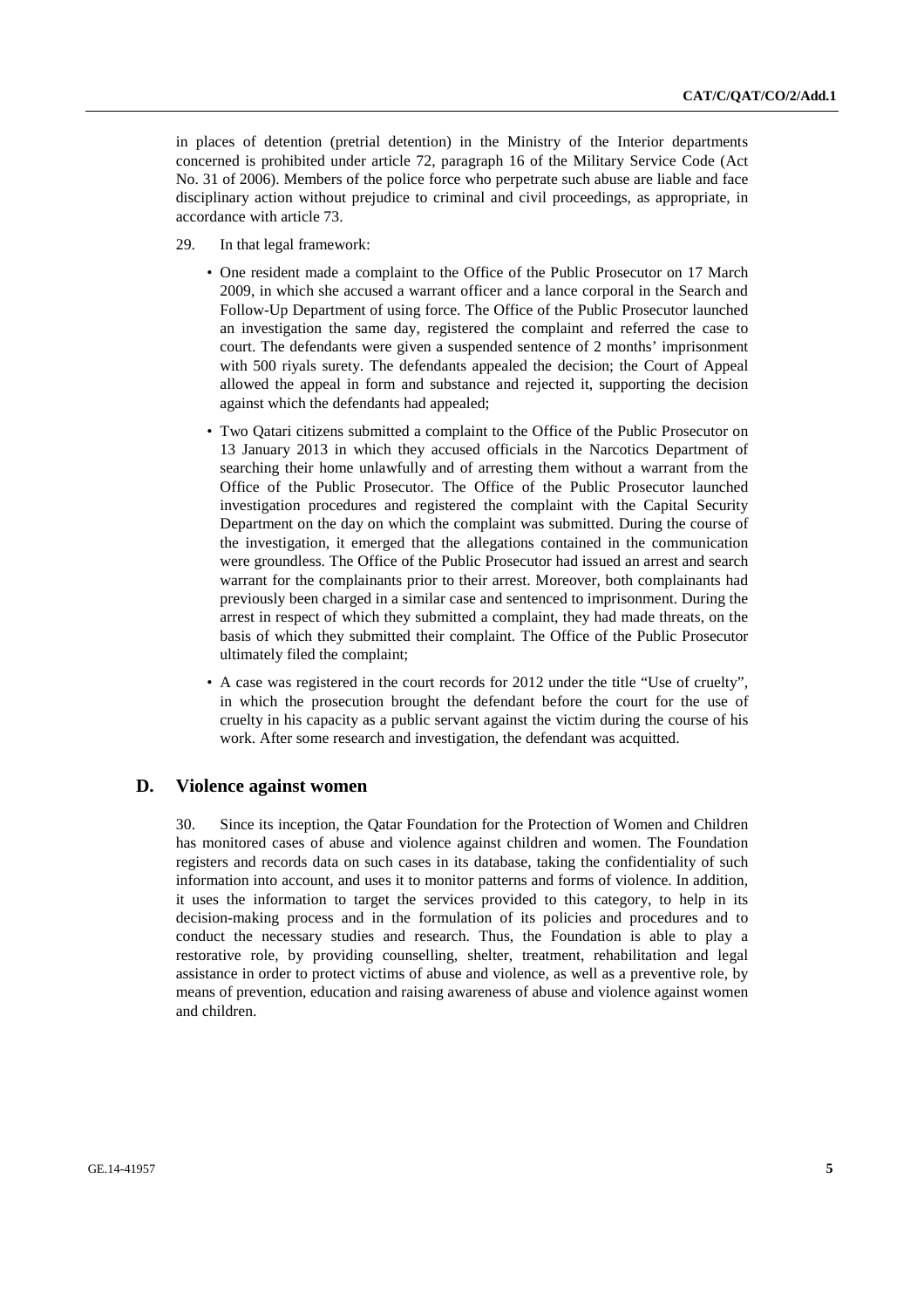#### **Mechanisms and procedures followed by the Foundation to protect against domestic violence**

#### **1. Counselling services**

- 31. The Foundation provides the following main counselling services:
	- Social services, which consist of providing guidance and direction and communicating with the parties involved in the relationship, in addition to providing shelter for victims, if necessary, dealing with the problem, providing rehabilitation and following up on the case until full access to services is obtained;
	- Legal and security services, which consist of providing legal advice and assistance and following up with security and other agencies;
	- Educational services: the Foundation works to protect the fundamental rights of the child, including the right to education. It is committed to the realization of this right through the application of the Compulsory Education Act (Act No. 25 of 2001) as amended by Act No. 25 of 2009, the memorandum of understanding concluded between the Foundation and the Supreme Education Council on 25 April 2010 and the student behaviour modification policy adopted by the Board of Education, through:
		- Providing support and assistance to ensure that there are no absences among students for whom education is compulsory, namely, primary and secondary students or those under 18 years of age, whichever comes first;
		- Contributing to the positive modification of delinquent behaviour in students by receiving primary, secondary and high school students with behavioural problems or delinquent behaviours up to the age of majority (18 years) for males and at any stage for females;
		- Providing comprehensive protection for women and children who are victims of violence and abuse (violence in schools);
		- Providing lectures and presentations about the services offered by the Foundation and the most salient issues affecting children;
		- Mental health services, by referring cases to a Foundation psychiatrist, who conducts a clinical examination in abuse cases in order to determine the psychological effects of or the precursors to the abuse;
		- Psychiatric diagnosis by a psychiatrist and development of a treatment plan in coordination with psychologists, social workers and the family of the person concerned in an attempt to find a solution to the underlying causes of the problem;
		- Conducting cognitive behavioural support group psychotherapy sessions for the person concerned and family members, if necessary;
		- Providing pharmacological treatment, if necessary, to deal with psychological disorders resulting from abuse in a person who has been subjected to violence;
		- Providing psychological counselling through Foundation psychologists;
		- With regard to sexual assaults: understanding psychological factors, mental illnesses and personality disorders and how they relate to motivation to violence and abuse;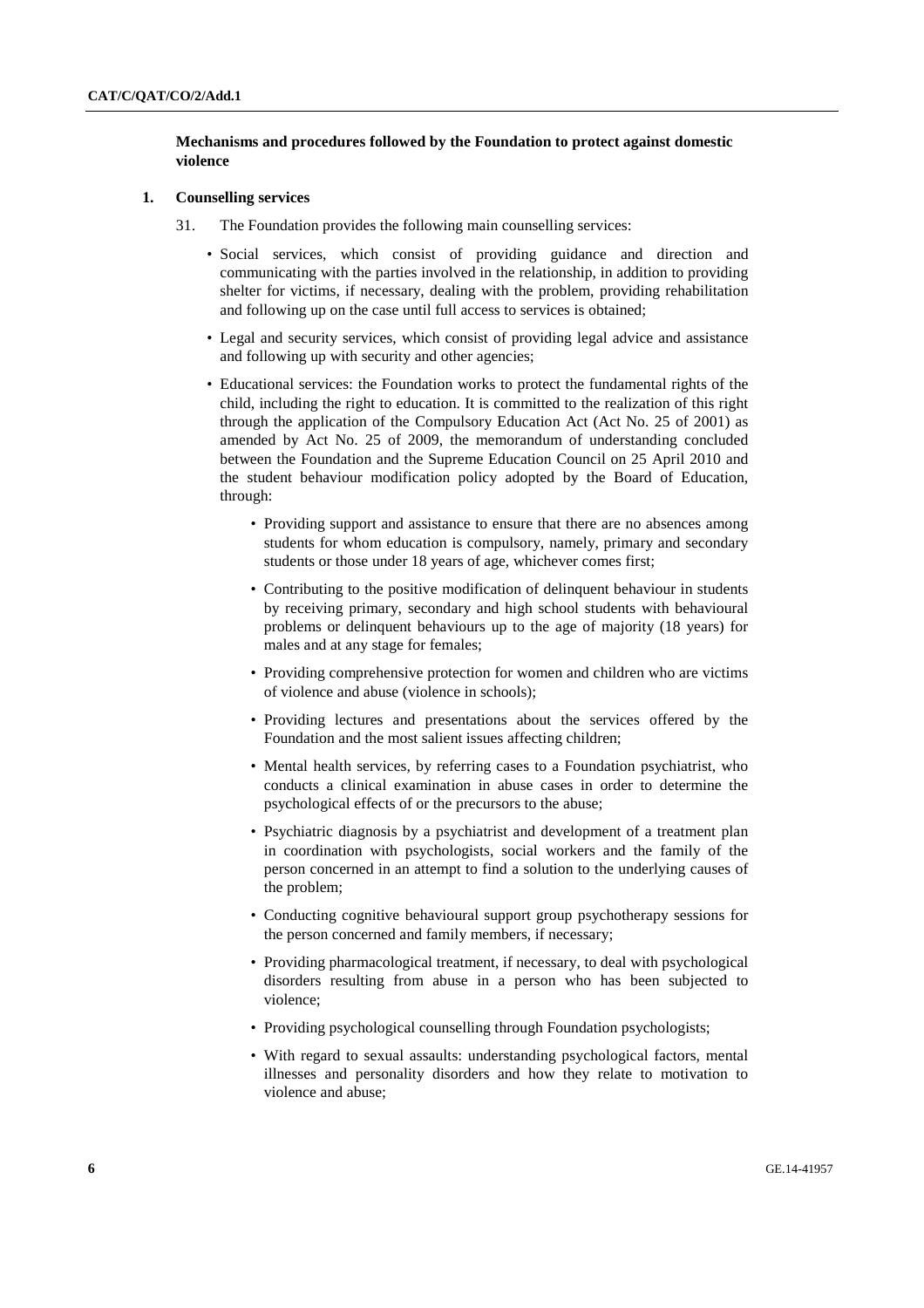- Treating personal and sexual aberrations and delinquent behaviour in school and referring cases involving addiction;
- Cooperating with the psychiatric hospital by referring cases requiring treatment not available within the Foundation.

#### **2. Shelter services and integrated care**

32. The Dar al-Aman shelter was established on 1 September 2007 to provide shelter for women and children victims of abuse and violence, for a specific period of time until they no longer need it, to set them apart from the source of the violence and to ensure that they are safe and secure. The shelter provides all living, health and psychological rehabilitation services and deals with cases with the utmost respect for privacy and in absolute confidentiality.

#### **Services provided by Dar al-Aman**

- 33. Dar al-Aman provides the following services:
	- All living services including accommodation, food and water;
	- Aspects of health care, in cooperation with public health centres and hospitals and monitoring of pathological cases;
	- Psychological treatment and social rehabilitation services in order to rehabilitate and reintegrate victims into society;
	- Full social, legal and psychological counselling to victims in cooperation with the Foundation;
	- Victims are given broad scope to communicate with the world outside, for example through school or work.

#### **3. Support and assistance services**

34. The Foundation provides support and assistance services through various of its offices, which were established to help reach victims of abuse and violence. Those offices are:

- The Foundation office in the accident and emergency department in Hamad General Hospital, established on 10 July 2007;
- The Foundation office in the Capital Security Department, established on 19 July 2009;
- Prosecution office for the family and juveniles, established in the Foundation in early March 2012 to follow up on the cases of victims of violence referred to it, with a view to facilitating the provision of comprehensive protection services;
- The Foundation office in Al-Wakrah hospital, established in January 2013.

#### **4. Reporting and complaint services (Helpline 919)**

- 35. The reporting and complaint services:
	- Receive complaints and reports from target groups and anyone who is aware of violent incidents;
	- Receive reports of cases from police stations;
	- Receive victims of violence in need of shelter at Dar al-Aman;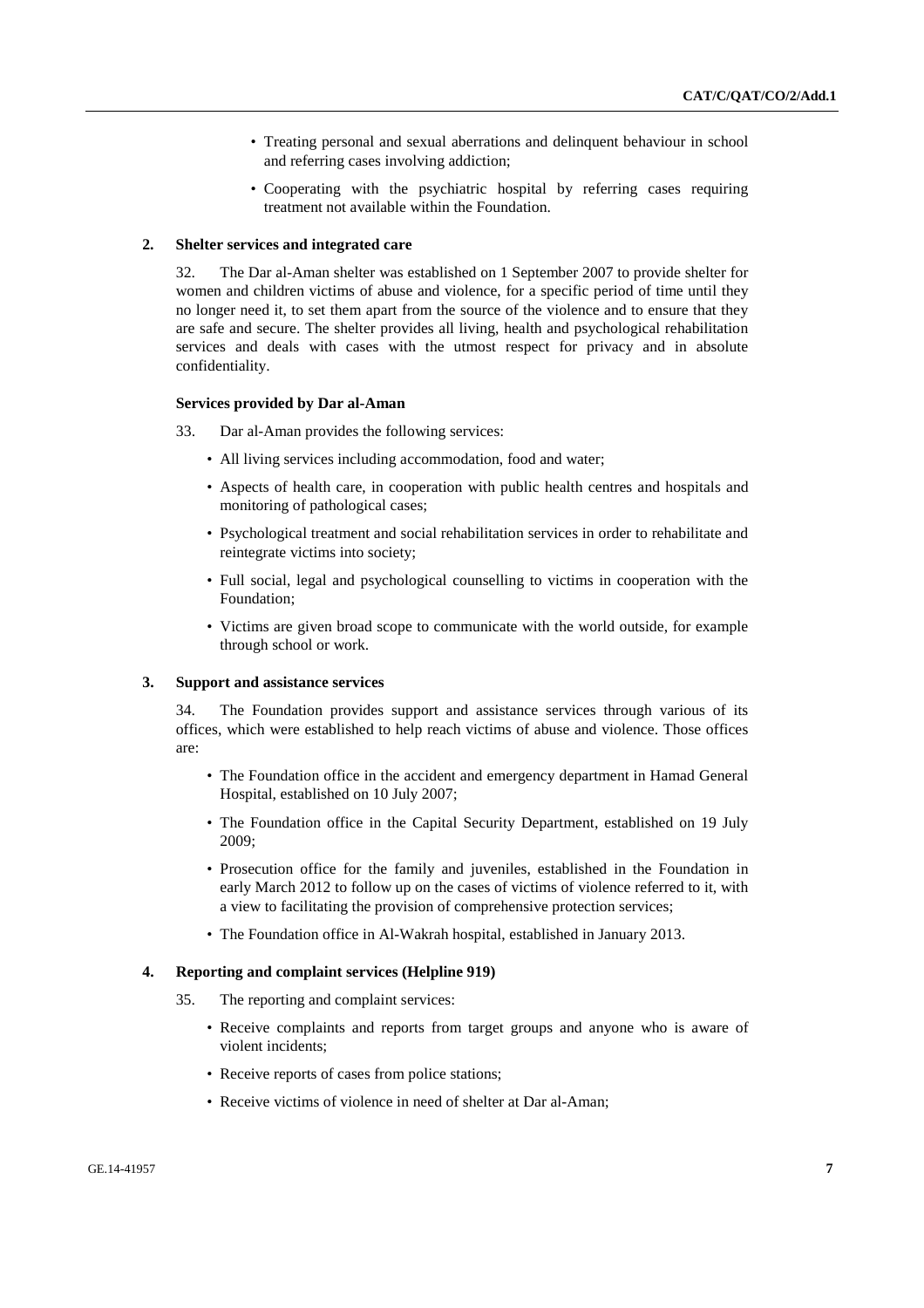- Contact and communicate with the victim and the parties concerned;
- Provide social, legal and psychological counselling.

#### **Legal procedures followed by the Foundation to protect women against abuse and violence**

36. The legal procedures aimed at strengthening protection, from a legal perspective, for target groups against violence, abuse and deviant practices and their impact on the family and society can be summarized as follows:

- Legal procedures for women victims of violence received [by the Foundation] (mild or moderate violence);
- Legal procedures for women victims of domestic violence.

37. Once the social worker has completed the procedures and referred the case to a legal specialist, an interview is conducted with the victim, the case is studied from a legal perspective and, in cooperation with the social worker, the problem is given the necessary legal qualification.

38. If the parties (abuser and victim) are prepared to cooperate, the following steps are taken:

 (a) Legal counselling is provided to the victim and the parties to the relationship as a matter of course, in order to familiarize them with their rights and duties and the legal consequences of their situation;

 (b) The necessary undertakings are made not to repeat the abuse and for the victim to be followed up by a social worker;

 (c) If the abuse is repeated and the abuser does not abide by his undertakings, the victim is directed to a police station to submit a formal complaint. The victim has the option to do so or to refer the matter to the prosecutor's office concerned;

 (d) Legal assistance is provided to the victim by the appointment of a pro bono lawyer if the victim is in proven financial need (not in work or working for less than QR 10,000, or more if most of the salary is owed in debts);

A pro bono lawyer is contacted and the circumstances of the case explained in order to establish whether the lawyer is prepared to take on the case; an official letter is sent in that connection;

 (f) The case is followed up with the judicial authorities, the lawyer responsible for the case and the victim, in order to determine the circumstances of the case and the anticipated date of the court hearing;

 (g) The case is followed up by means of telephone calls and through the organization of meetings and interviews with the victim, the parties to the relationship and the case social worker.

39. If the abuser does not cooperate, the following steps are taken:

 (a) The abuser is contacted in person and informed of the consequences of his failure to cooperate; if he responds to the Foundation, the procedures described above are taken;

 (b) If the abuser remains uncooperative, the victim is contacted and informed of their legal rights and the complaints and reporting procedures (in the event that no complaint has been made). Alternatively, the police station is contacted in order to verify the information and the complaint received by the Foundation and to request that the abuser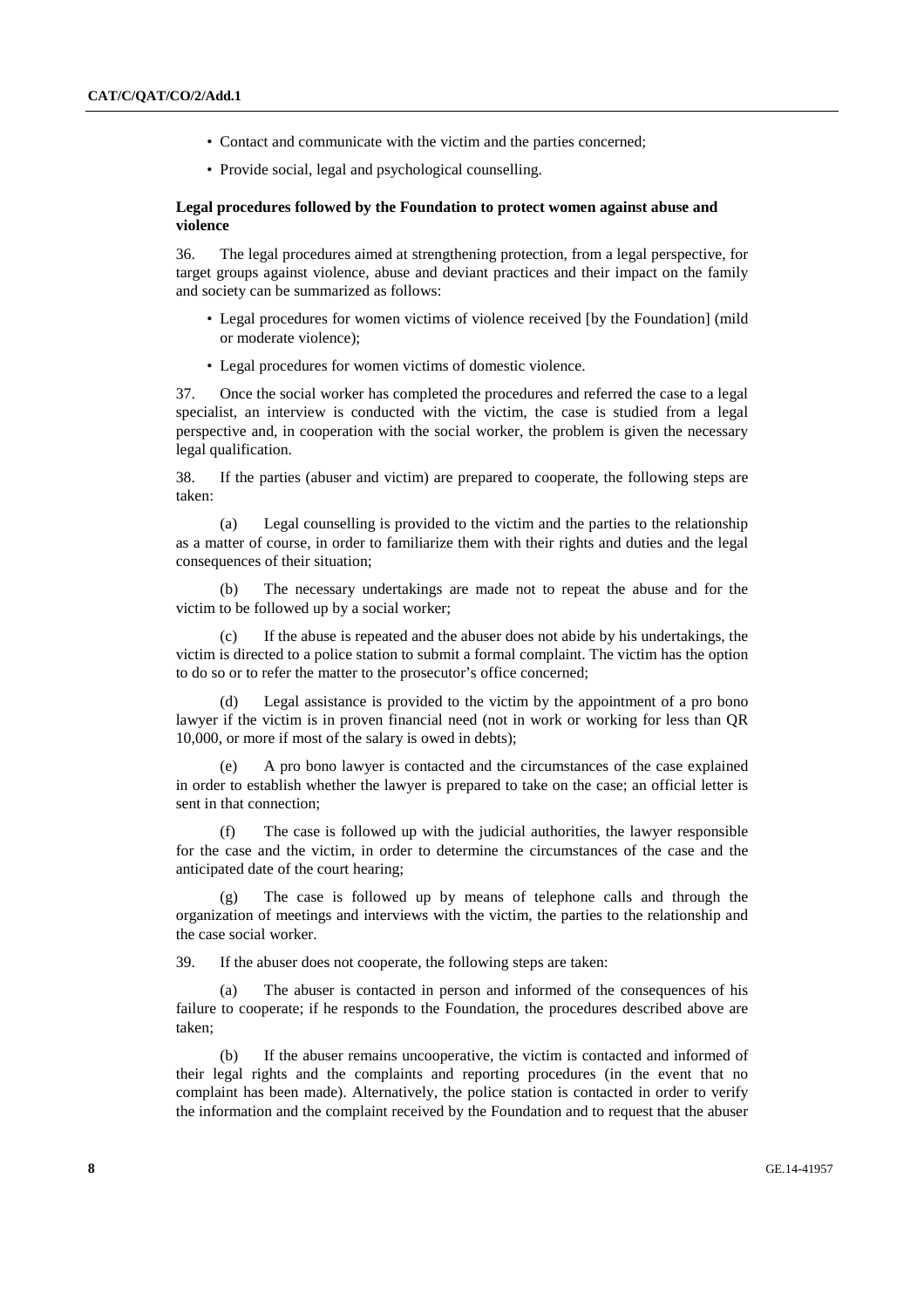is notified of the need to contact the Foundation (in the event that a formal complaint has been made). In addition, the security services are contacted in order to determine the circumstances and status of the complaint;

 (c) Communication with the security agencies (Office of the Public Prosecutor, Family Prosecution Office, police stations throughout Qatar and other agencies) is ensured, with a view to determining the circumstances of the complaint and verifying and establishing the security procedures followed;

 (d) Legal assistance is provided to victims by the appointment of a pro bono lawyer to represent them in court, if necessary, in accordance with the required conditions;

 (e) Cases are prosecuted in cooperation with the competent national courts until a decision is handed down and judgements in the case are enforced;

 (f) Communications, correspondence and legal reports are drafted and provided to the department and the authorities concerned;

 (g) The case is followed up with the victim, the case social worker and the authorities concerned until the direct access of the victim to service is secured.

40. In the event that a woman is subjected to serious physical violence or sexual abuse (in the family), once the social worker has verified that serious violence or sexual assault has taken place the woman is referred to a legal specialist, who:

 (a) Receives the victim, familiarizes himself with the circumstances of the situation and the abuser, verifies the complaint adequately and establishes whether the victim has filed a report at a police station or not;

Advises the victim of the need to make a complaint to her local police station and of the need to refer her to a forensic physician in order to establish that violence has occurred, if she does not have a medical report;

 (c) In the event that the victim does not make a complaint against the abuser in respect of a physical assault, she is free to do as she chooses and the case is not referred to the competent authority. The administration is notified of the situation and is required to obtain the necessary undertakings from the abuser that the abuse will not be repeated. The matter is then referred to a social worker;

In the event that a woman is subjected to a sexual assault (harassment, rape) by coercion, deception or threat, the matter is referred to the prosecutor's office concerned;

 (e) A woman who is subjected to serious violence leading to temporary disability in accordance with article 308 of the national Criminal Code (assault leading to illness or inability to carry out personal functions for more than 20 days) is advised of the need to submit a complaint to the authorities concerned. If she waives her right to do so, the abuser is summoned and required to sign an undertaking not to perpetrate further abuse and advised that established procedures will be followed should he fail to cooperate;

 (f) A woman who is subjected to serious violence leading to permanent disability (severance, separation, partial amputation, loss of function or loss of a limb, or the partial or total impairment of a sense) is referred directly to the competent prosecutor's office;

(g) The substance of the complaint is followed up with the security agencies;

(h) Legal assistance is provided to victims of violence in financial need;

 (i) The matter is followed up with the judicial authorities and the victim in order to ensure that service is provided.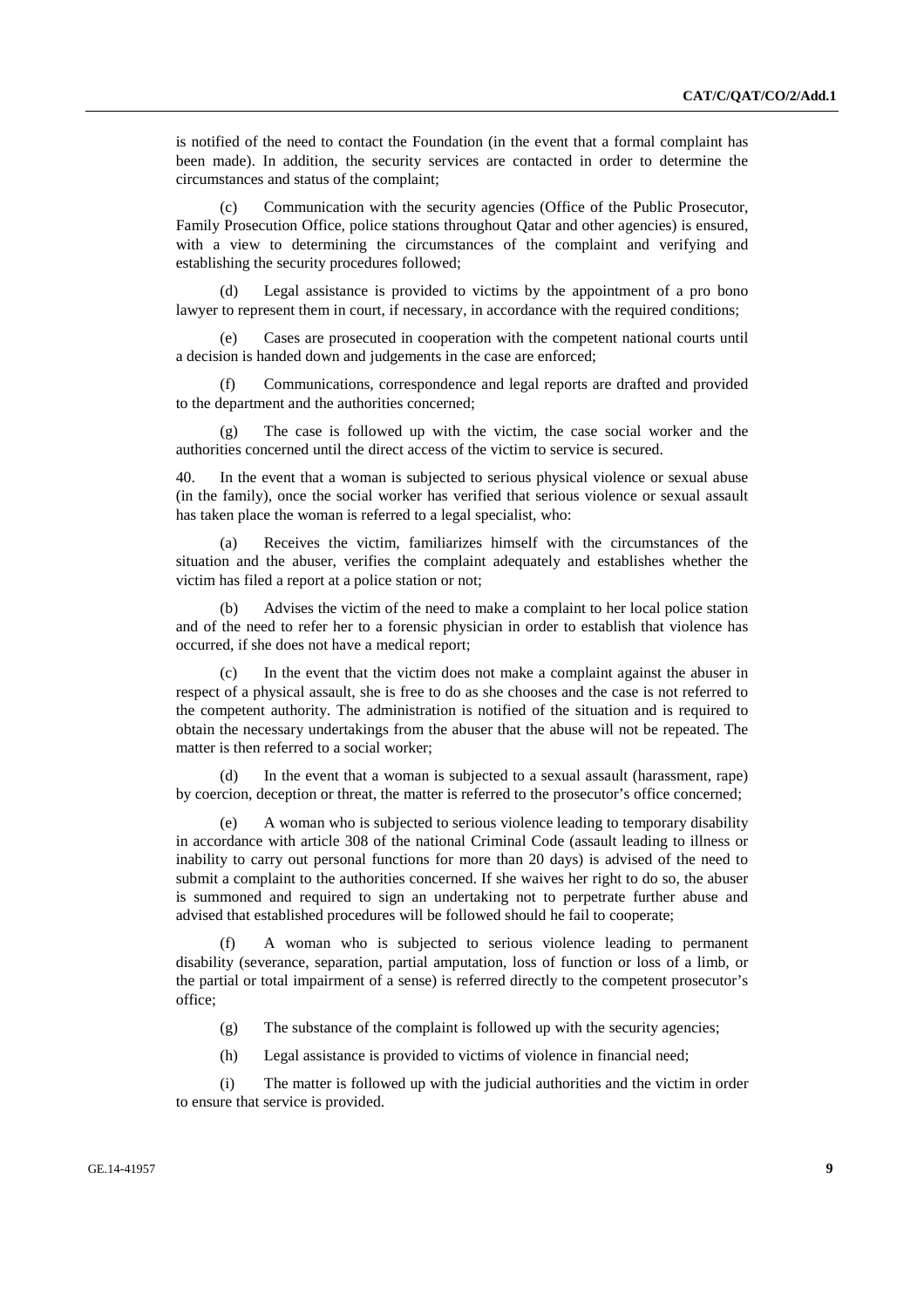41. In the event that a woman is subjected to mild physical violence (leading to temporary or permanent disability) or sexual assault and the abuser is from outside the family, the following steps are taken:

 (a) The victim is received and the circumstances of the complaint and data pertaining to the abuser are determined and the substance of the complaint is verified;

 (b) Legal advice is provided to the victim to ensure that she is aware of her rights and of the procedures necessary in order for her to obtain them and for the security agencies concerned to consider the complaint;

 (c) In the event that a victim of violence submits a formal complaint to a security agency, communication between the victim and the agency is maintained in order to facilitate her access to her rights;

 (d) In the event that a victim of mild violence or of an assault leading to temporary disability refrains from submitting a complaint, the abuser is summoned and makes the necessary undertakings. If he does not cooperate, the victim is advised of the need to submit a complaint to the authorities concerned;

 (e) Victims in financial need are provided with legal assistance (by the appointment of a pro bono lawyer), as necessary;

Judicial monitoring of pending hearings is ensured in cooperation with the victim and the lawyer in the case, if any, or with the judicial authorities.

#### **5. Awareness-raising and preventive programmes**

42. The principal objectives of the Foundation include raising social and legal awareness in the family and the community about the rights of target groups as integral to human rights, in an attempt to avoid or reduce violence. It endeavours to achieve these objectives through the organization of different activities and programmes in accordance with the continuing and occasional annual programme plan, the most prominent of which are set out below.

#### **Education and awareness campaigns**

#### *Launch of the "You are precious" campaign*

43. The Foundation organized the launch of the campaign on the International Day for the Elimination of Violence Against Women on 25 November 2009, when the campaign was announced under the banner "Hand in hand to stop violence against women" displayed on 60 buses from the Karwah bus company that were deployed throughout Doha over a two-week period.

#### *"End the silence" campaign*

44. This campaign was implemented in three phases, as follows:

- Phase 1: Organization of a march in Aspire Park on 17 April 2010 against sexual violence against children, in which a broad range of individuals, governmental and non-governmental organizations and the media participated;
- Phase 2: Organization of a marathon on Doha Corniche for women from various sectors (health, education (independent and foreign schools), civil society institutions, educational institutions affiliated to the Qatar Foundation for Education, Science and Community Development) and target groups on 27 November 2010. A marathon is an effective form of sports therapy that can be used in the treatment and rehabilitation of victims of violence and abuse;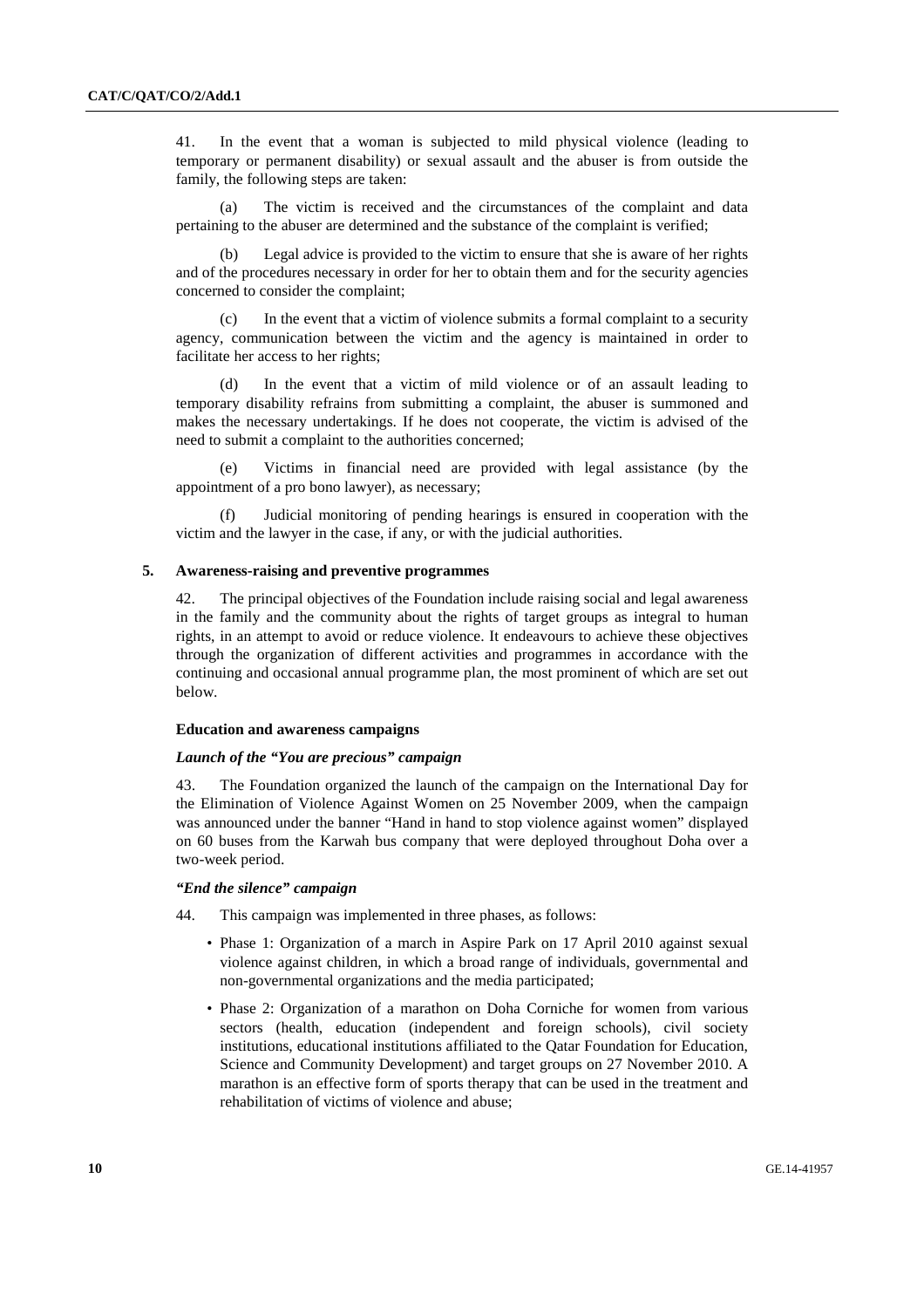- Phase 2 of the "End the silence" campaign of the psychosocial treatment and rehabilitation programme concluded with the organization of a closing ceremony on 7 January 2011 at Sharq Village Hotel at which more than 40 authorities, governmental and non-governmental organizations, private sector institutions, activists and individuals concerned with women's and children's issues were honoured;
- Phase 3: A sports competition for persons with disabilities was held on 17 March 2012 at a venue in Sports City (Aspire Zone) with a view to combating violence against persons with disabilities. A wide range of individuals, governmental and non-governmental organizations participated in the event, which was effective in raising awareness through recreational (sporting) education;
- Phase 3 concluded with a training course held for people working with persons with disabilities on the detection and reporting of abuse and violence on 28–29 March 2012. Some 39 trainees and a trainer participated in the course.

#### *Media campaign to publicize the 919 helpline*

45. A media campaign was conducted to publicize the 919 helpline, as follows:

| Advertising medium             | <b>Number</b> | Date                | Display location                                                  |  |  |  |
|--------------------------------|---------------|---------------------|-------------------------------------------------------------------|--|--|--|
| Radio flash                    | 9             | 9 March–15 May 2011 | Radio Sawt al-Khalii                                              |  |  |  |
|                                |               |                     | Radio Oatar                                                       |  |  |  |
|                                |               |                     | Radio Qur'an                                                      |  |  |  |
| Television flash               | 5.            | 8–31 March 2011     | <b>Oatar TV</b>                                                   |  |  |  |
| Street posters                 | 3             | 7–31 March 2011     | Various locations in Doha                                         |  |  |  |
| Shopping mall<br>announcements | 3             | March 2011          | Screens in all shopping malls<br>(Villagio, Landmark City Centre) |  |  |  |

#### *"Be gentle with women" campaign*

46. The "Be gentle with women" campaign was launched on 18 November 2012, for a period of five months. The campaign involved the organization of a series of awarenessraising activities, competitions, seminars and workshops targeting the media and different groups in the community which the campaign addressed in commercial centres, religious platforms and public places.

#### **Events and celebrations**

- 47. Events and celebrations included the following:
	- Celebration of the International Day for the Elimination of Violence Against Women over a period of four days, from 21 to 24 November 2011;
	- Celebration of International Women's Day under the banner "Our daughters are a blessing" on 8 March 2012.

#### **Booklets and other materials**

48. Activities in this area include the following: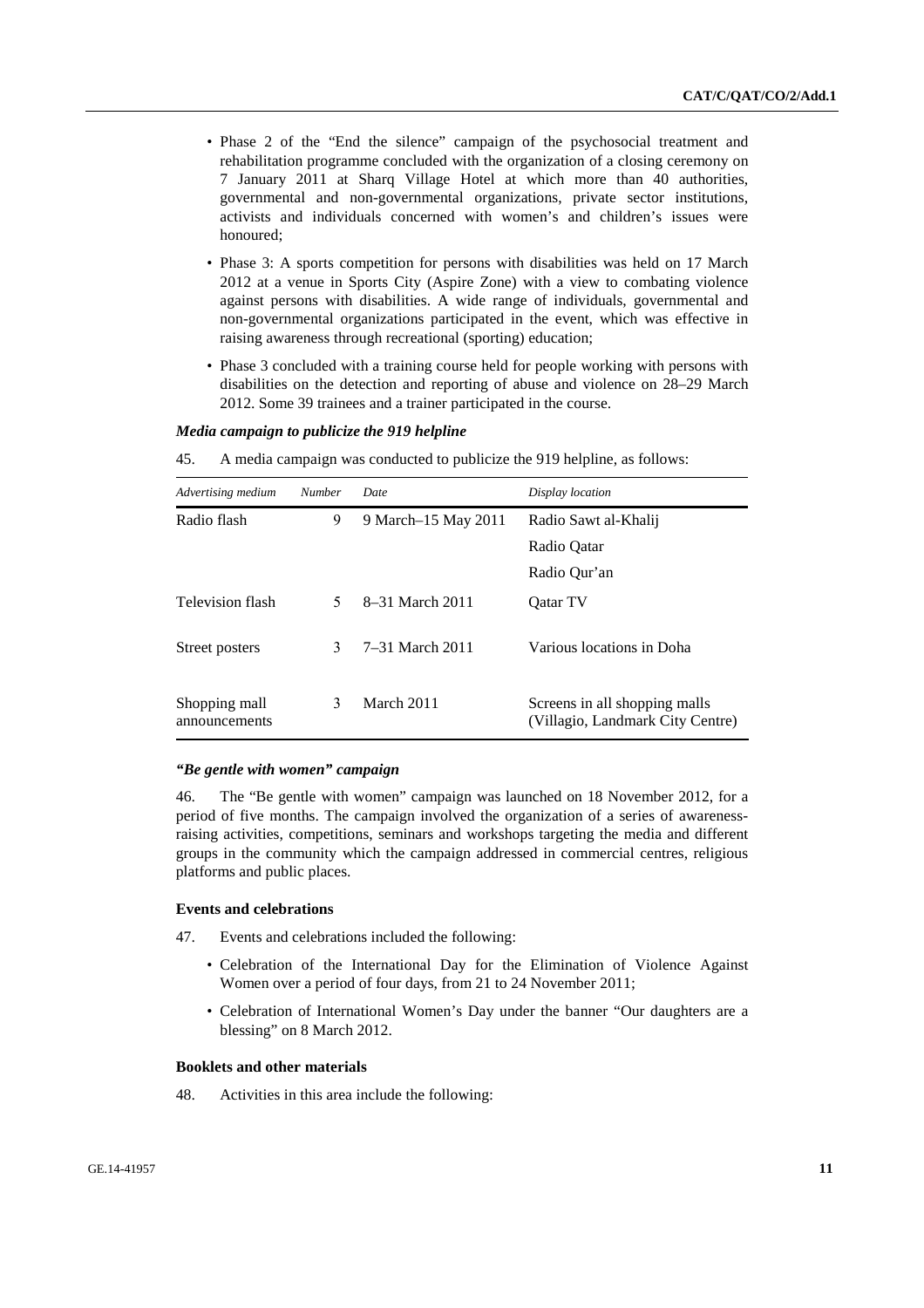- Preparation and issuance and distribution of booklets, pamphlets, fliers and other materials on the promotion of a culture of protection of women's and children's rights in all governmental and non-governmental bodies;
- Issuance of a quarterly bulletin entitled "*Himayah* (Protection)" and preparation of five issues of *Aman* (Safety), a magazine distributed to various official governmental and non-governmental bodies, civil society institutions and other entities and individuals concerned with women's and children's issues.

#### **Media**

- 49. Media coverage has included the following:
	- Communication with the media through participation in print and broadcast media programmes and activities to discuss issues relating to the situation of women and children;
	- Allocation of a weekly local page entitled "Safe haven" in national daily *Al-Rayah* in order to build social and legal awareness of the areas of protection for women and children in the family and the community. The page includes advice on social, legal, health and psychological issues in addition to questions, suggestions and observations from readers in order to create the lively interaction required.

#### **Periodic reports**

50. Periodic reports on the achievements of the Foundation, covering topics, issues and statistics relating to children, have been published and distributed.

#### **6. Training, skills upgrading and development of the labour force**

51. People working in various sectors are being given training and their skills are being upgraded and developed in order to protect women and children from abuse and violence. It is anticipated that these measures will increase the capacity of the relevant institutions to provide excellent and effective top-quality professional services.

| Target group                                                                                                                                                                                            |   | Number of sessions Number of beneficiaries |
|---------------------------------------------------------------------------------------------------------------------------------------------------------------------------------------------------------|---|--------------------------------------------|
| Course for people working in the education sector<br>(licence holders, school principals and social)<br>workers) on how to detect cases of abuse and<br>violence and deviant practices against children | 9 | 400                                        |
| Course for people working in the health sector<br>(doctors and nurses) on how to deal with women<br>and children who are victims of abuse and violence                                                  | 7 | 295                                        |
| Course for people working in the security sector on<br>skills for dealing with women and children who are<br>victims of abuse and violence                                                              | 5 | 190                                        |
| Course for people working in the Department of<br>Da'wa (Proselytism) and Religious Guidance on<br>the protection of women and children from abuse<br>and violence from the perspective of Islamic law  | 1 | 38                                         |
| Course for people working with persons with<br>disabilities about techniques for dealing with cases<br>of abuse and neglect of women and children                                                       | 1 | 47                                         |

#### **Training courses (2008–2012)**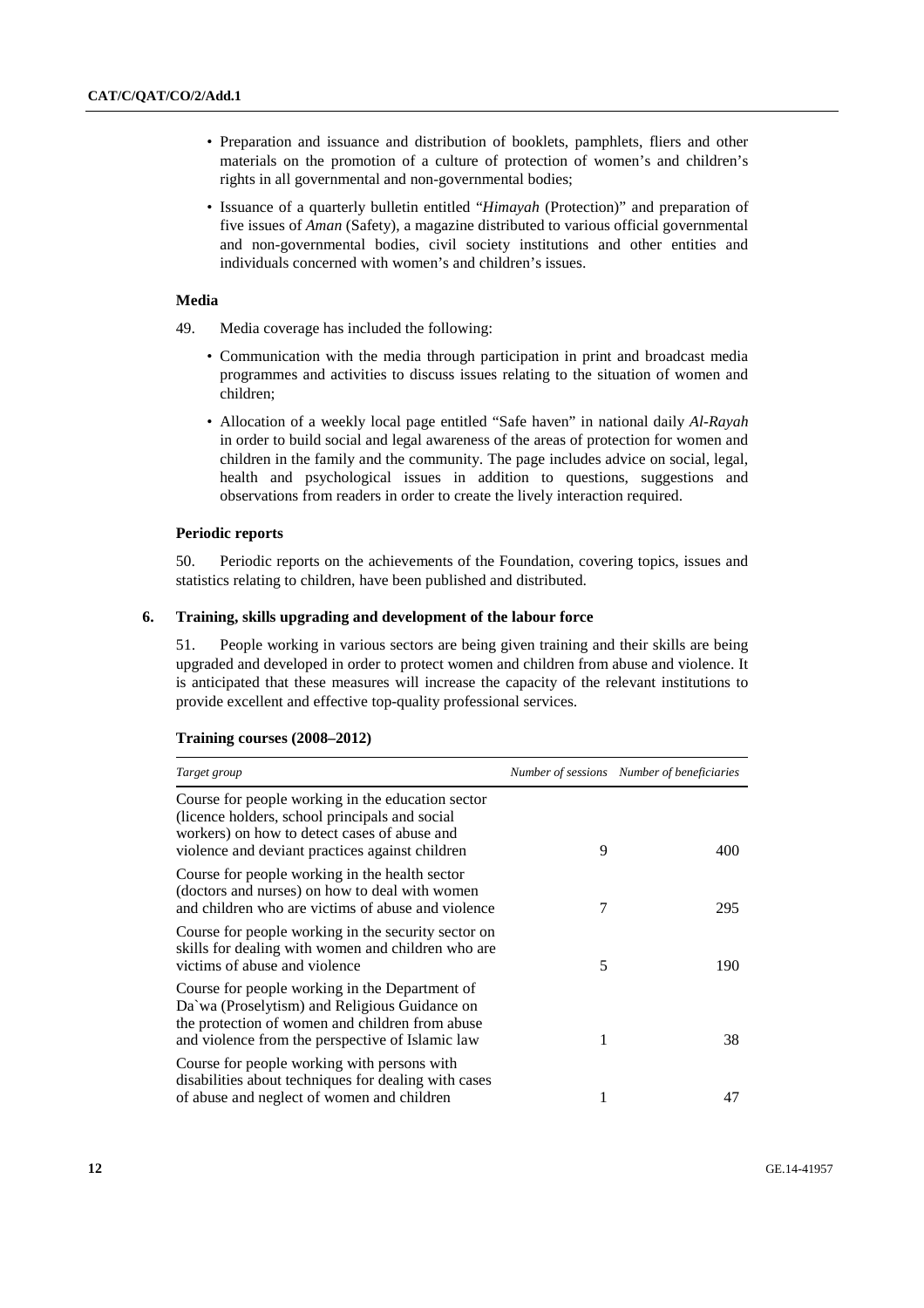| Target group                                                                                                          | Number of sessions Number of beneficiaries |  |
|-----------------------------------------------------------------------------------------------------------------------|--------------------------------------------|--|
| Training sessions for people working in<br>cooperating institutions on family counselling and<br>the art of listening |                                            |  |
| The Fourth Consultation Conference for Child<br>Helplines in the Middle East and North Africa                         | 90                                         |  |